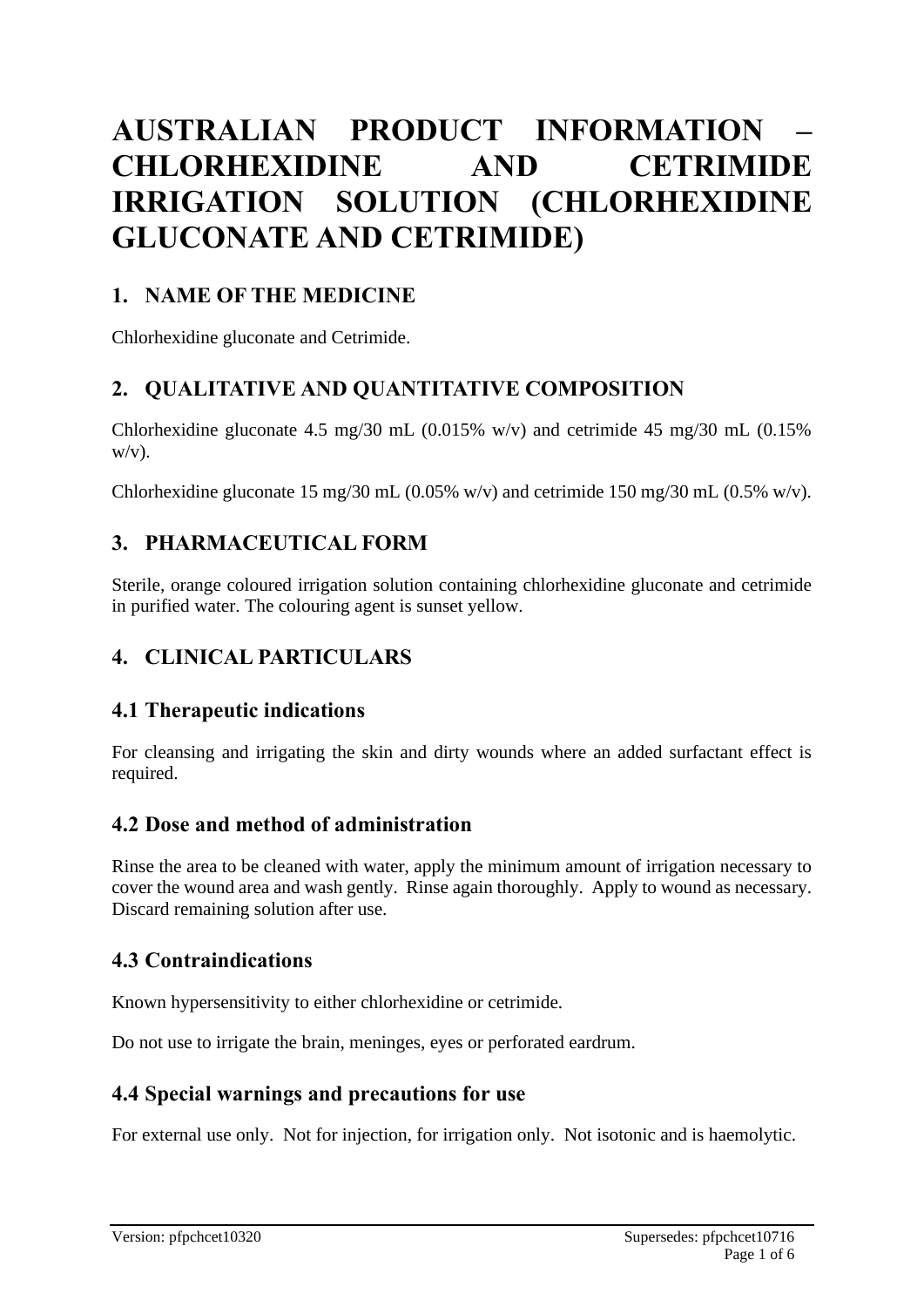Cetrimide may have a prolonging effect on the wound healing process. Use of this antiseptic should be restricted to infection control and cleansing of wounds rather than general wound management.

#### **Use in the elderly**

No data available.

#### **Paediatric use**

Use with care in neonates, particularly in premature infants. Chlorhexidine may cause irritation or chemical burns.

#### **Effects on laboratory tests**

No data available.

#### **4.5 Interactions with other medicines and other forms of interactions**

No data available.

#### **4.6 Fertility, pregnancy and lactation**

#### **Effects on fertility**

No data available.

#### **Use in pregnancy**

No data available.

#### **Use in lactation**

No data available.

### **4.7 Effects on ability to drive and use machines**

The effects of this medicine on a person's ability to drive and use machines were not assessed as part of its registration.

### **4.8 Adverse effects (undesirable effects)**

Irritative skin reactions and hypersensitivity reactions to chlorhexidine have been reported. In the event that these reactions occur, discontinue use.

Chlorhexidine may cause anaphylactic reaction.

Cetrimide may have a prolonging effect on the wound healing process.

#### **Reporting suspected adverse effects**

Reporting suspected adverse reactions after registration of the medicinal product is important. It allows continued monitoring of the benefit-risk balance of the medicinal product. Healthcare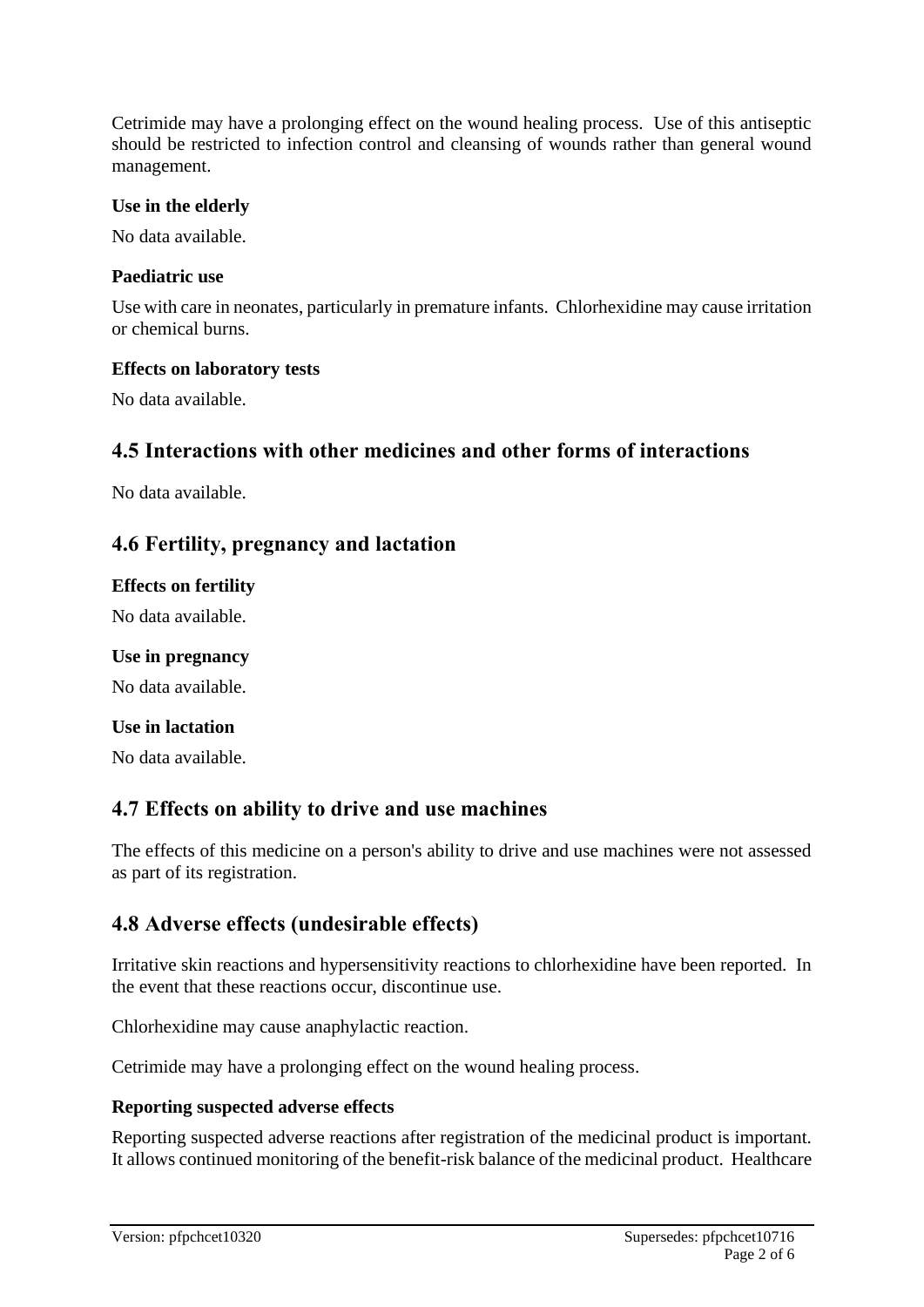professionals are asked to report any suspected adverse reactions at [www.tga.gov.au/reporting](http://www.tga.gov.au/reporting-problems)[problems.](http://www.tga.gov.au/reporting-problems)

### **4.9 Overdose**

For information on the management of overdose, contact the Poison Information Centre on 131126 (Australia).

# **5. PHARMACOLOGICAL PROPERTIES**

### **5.1 Pharmacodynamic properties**

#### **Mechanism of action**

**Chlorhexidine:** Chlorhexidine is an antiseptic and disinfectant which is effective against a wide range of vegetative Gram-positive and Gram-negative organisms, some viruses and some fungi. It is ineffective against bacterial spores at room temperature, and acid-fast bacteria are inhibited but not killed. It is more active against Gram-positive than Gram-negative bacteria and some species of *Pseudomonas* and *Proteus* are relatively less susceptible. Chlorhexidine is most active at a neutral or slightly acid pH and its activity may be reduced by blood and other organic matter.

**Cetrimide:** Cetrimide is a quaternary ammonium disinfectant with properties typical of cationic surfactants. Solutions of these surfactants have emulsifying and detergent properties and bactericidal activity against both Gram-positive and Gram-negative organisms but higher concentrations are necessary to kill the latter. The combined detergent and antibacterial properties of cetrimide make it useful in cleansing dirty or infected wounds. It is however, relatively ineffective against bacterial spores, acid-fast bacteria, viruses and fungi.

#### **Clinical trials**

No data available.

### **5.2 Pharmacokinetic properties**

No data available.

# **5.3 Preclinical safety data**

#### **Genotoxicity**

No data available.

#### **Carcinogenicity**

No data available.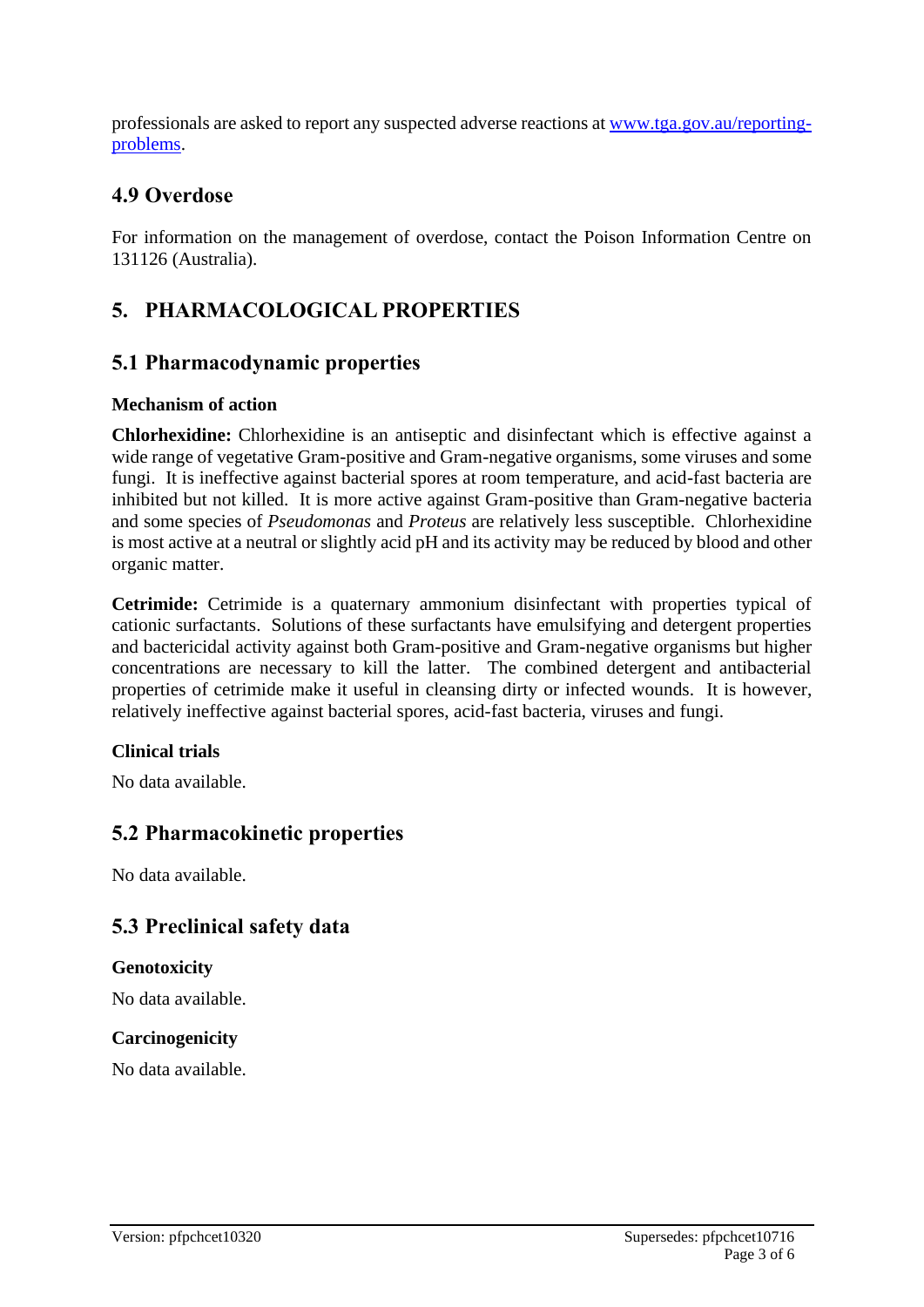# **6. PHARMACEUTICAL PARTICULARS**

# **6.1 List of excipients**

Purified water.

Sunset yellow FCF.

# **6.2 Incompatibilities**

Incompatibilities were either not assessed or not identified as part of the registration of this medicine.

# **6.3 Shelf life**

In Australia, information on the shelf life can be found on the public summary of the Australian Register of Therapeutic Goods (ARTG). The expiry date can be found on the packaging.

# **6.4 Special precautions for storage**

Store below 25°C. Protect from light. Single use only. Discard unused portion.

# **6.5 Nature and contents of container**

Chlorhexidine 0.015% cetrimide 0.15% irrigation solution, 30 mL Steritube® ampoule

Chlorhexidine  $0.05\%$  cetrimide 0.5% irrigation solution, 30 mL Steritube<sup>®</sup> ampoule

Pack size: 30 units.

# **6.6 Special precautions for disposal**

In Australia, any unused medicine or waste material should be disposed of in accordance with local requirements.

# **6.7 Physicochemical properties**

#### **Chlorhexidine gluconate**

The active ingredient chlorhexidine gluconate solution is an almost colourless or pale yellowish liquid. It is miscible with water, soluble in acetone and in ethanol (96%).

#### **Chemical structure**

The structural formula is represented below: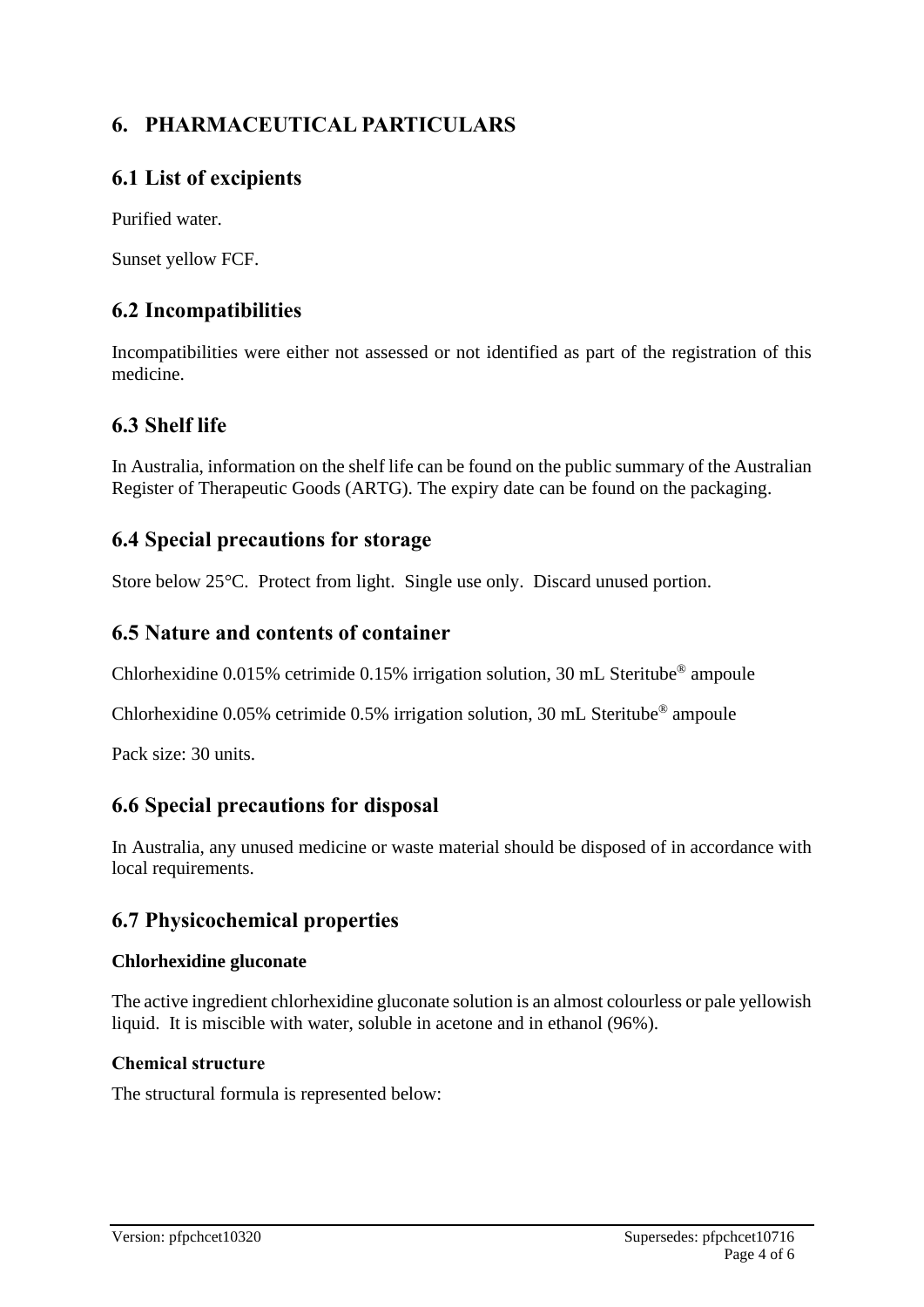

Molecular Formula:  $C_{22}H_{30}Cl_2N_{10}$ ,  $2C_6H_{12}O_7$ 

Molecular Weight: 898

#### **CAS number**

18472-51-0

#### **Cetrimide**

The active ingredient cetrimide is a white or almost white voluminous free-flowing powder, which has a slight and characteristic odour. It is freely soluble in water, chloroform and ethanol (96%) and practically insoluble in ether. The structural formula is represented below:

#### **Chemical structure**

$$
H_3C \text{---} (CH_2)_n \text{---} \overset{\text{CH}_3}{\underset{\text{CH}_3}{\prod}} CH_3 \hspace{11mm}\text{---} \text{Br}
$$

Molecular Formula: C17H38BrN

Molecular Weight: 336.4

#### **CAS number**

505-86-2

# **7. MEDICINE SCHEDULE (POISONS STANDARD)**

Not scheduled.

# **8. SPONSOR**

Pfizer Australia Pty Ltd Level 17, 151 Clarence Street Sydney NSW 2000 Toll Free Number: 1800 675 229 [www.pfizer.com.au](http://www.pfizer.com.au/)